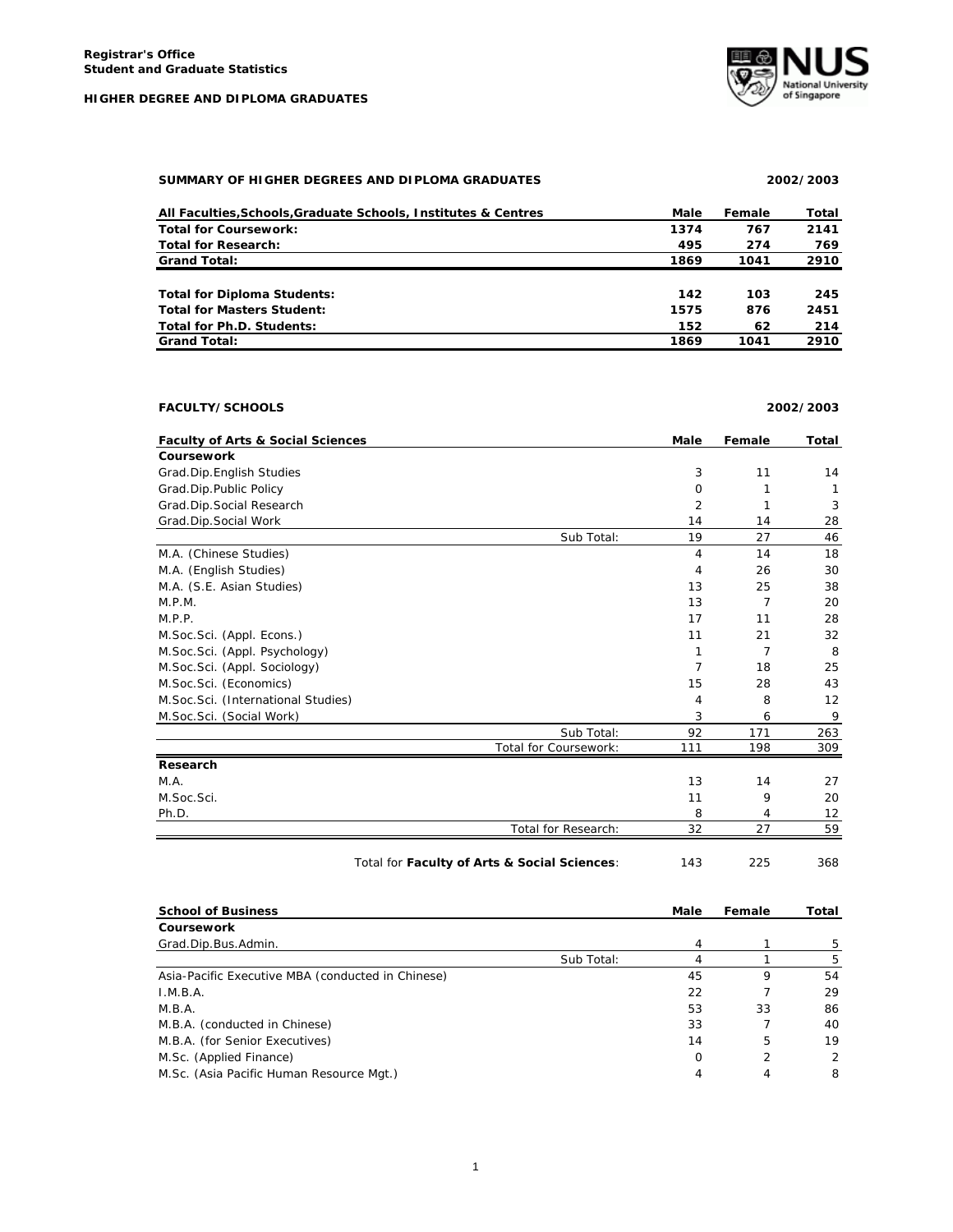

| M.Sc. (E-Business)                        |                                 | 6                 | 2                    | 8                                |
|-------------------------------------------|---------------------------------|-------------------|----------------------|----------------------------------|
| M.Sc. (Mgt. of Tech.)                     |                                 | 29                | 9                    | 38                               |
|                                           | Sub Total:                      | 206               | 78                   | 284                              |
|                                           | Total for Coursework:           | 210               | 79                   | 289                              |
| Research                                  |                                 |                   |                      |                                  |
| M.Sc. (Mgt.)                              |                                 | 9                 | 11                   | 20                               |
| Ph.D.                                     |                                 | 1                 | $\mathbf{1}$         | $\overline{2}$                   |
|                                           | Total for Research:             | 10                | 12                   | $\overline{22}$                  |
|                                           | Total for School of Business:   | 220               | 91                   | 311                              |
| <b>School of Computing</b>                |                                 | Male              | Female               | Total                            |
| Coursework                                |                                 |                   |                      |                                  |
| M.Comp.                                   |                                 | 53                | 20                   | 73                               |
| M.Sc. (Comp. & Info. Sci.)                |                                 | $\mathbf{1}$      | 0                    | $\overline{1}$                   |
|                                           | Total for Coursework:           | 54                | 20                   | 74                               |
| Research                                  |                                 |                   |                      |                                  |
| M.Sc.                                     |                                 | 53                | 25                   | 78                               |
| Ph.D.                                     |                                 | 7                 | 4                    | 11                               |
|                                           | Total for Research:             | 60                | 29                   | 89                               |
|                                           | Total for School of Computing:  | 114               | 49                   | 163                              |
| <b>Faculty of Dentistry</b>               |                                 | Male              | Female               | Total                            |
| Coursework                                |                                 |                   |                      |                                  |
| M.D.S. (Endodontics)                      |                                 | 1                 | $\mathbf{1}$         | 2                                |
| M.D.S. (Oral & Maxillofacial Surg.)       |                                 | 2                 | 1                    | 3                                |
| M.D.S. (Orthodontics)                     |                                 | 1                 | 2                    | 3                                |
| M.D.S. (Prosthodontics)                   |                                 | $\mathbf{1}$      | $\mathbf{1}$         | $\overline{2}$                   |
|                                           | Sub Total:                      | 5                 | 5                    | 10                               |
|                                           | Total for Coursework:           | 5                 | 5                    | 10                               |
| Research                                  |                                 |                   |                      |                                  |
| M.Sc.                                     | Total for Research:             | 0<br>$\mathsf{O}$ | 2<br>$\overline{2}$  | $\overline{2}$<br>$\overline{2}$ |
|                                           |                                 |                   |                      |                                  |
|                                           | Total for Faculty of Dentistry: | 5                 | 7                    | 12                               |
| <b>School of Design &amp; Environment</b> |                                 | Male              | Female               | Total                            |
| Coursework                                |                                 |                   |                      |                                  |
| M.A. (Urban Design)                       |                                 | 7                 | 6                    | 13                               |
| M.Arch.                                   |                                 | 31                | 37                   | 68                               |
| M.Sc. (Bldg.Sc.)                          |                                 | 22                | 5                    | 27                               |
| M.Sc. (Env.Mgt.)                          |                                 | 8                 | $\overline{7}$<br>13 | 15<br>34                         |
| M.Sc. (Project Mgt.)                      |                                 | 21<br>15          | 15                   | 30                               |
| M.Sc. (Real Estate)                       | Total for Coursework:           | 104               | 83                   | 187                              |
| Research                                  |                                 |                   |                      |                                  |
| M.A. (Arch.)                              |                                 | 0                 | 3                    | 3                                |
| M.Bldg.Sc.                                |                                 | 1                 | 0                    | 1                                |
| M.Sc. (Building)                          |                                 | $\overline{2}$    | 0                    | $\sqrt{2}$                       |
| M.Sc. (Estate Management)                 |                                 | 0                 | 1                    | 1                                |
| Ph.D.                                     |                                 | 1                 | 1                    | $\overline{2}$                   |
|                                           | Total for Research:             | 4                 | 5                    | 9                                |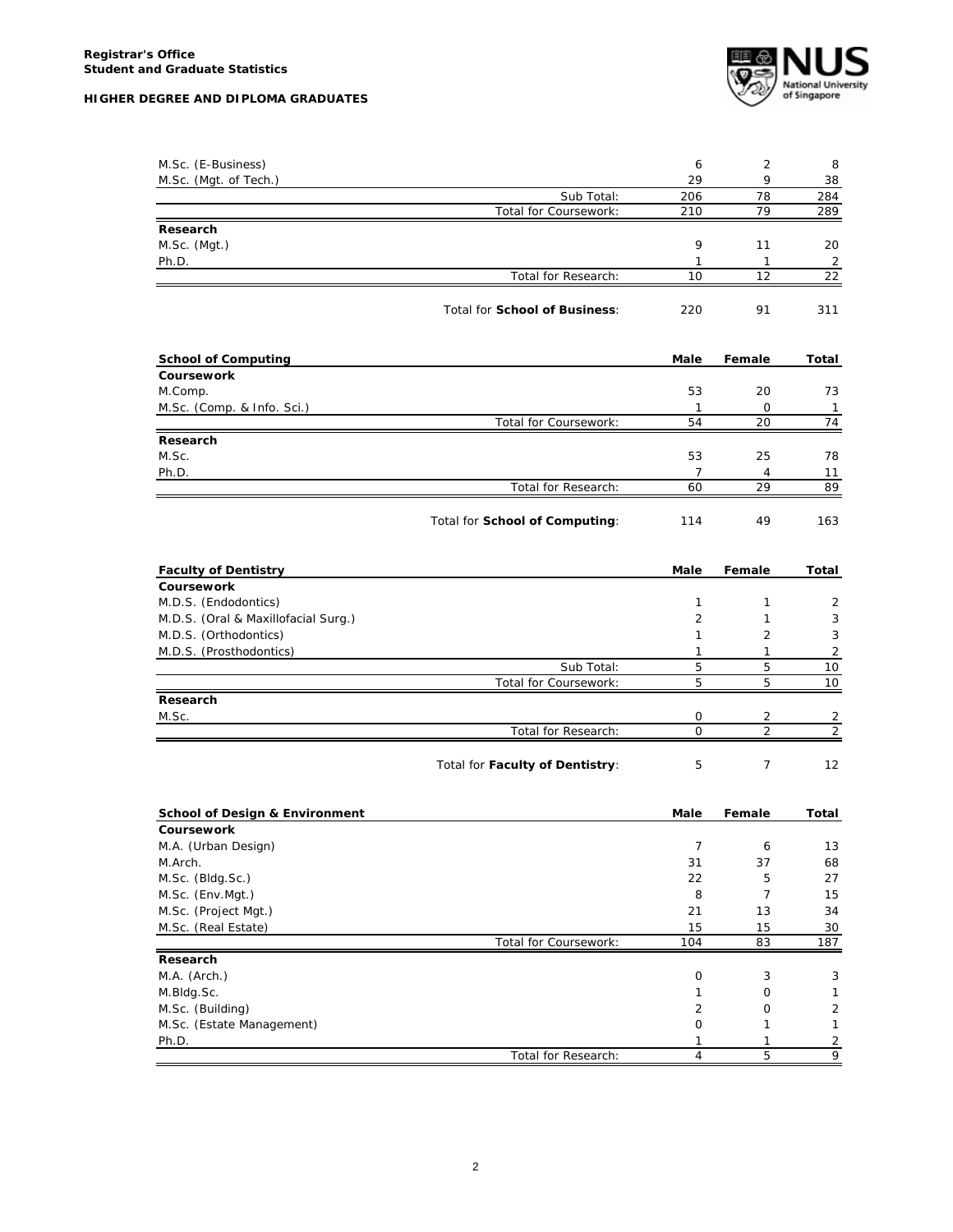|  |  |  | HIGHER DEGREE AND DIPLOMA GRADUATES |  |
|--|--|--|-------------------------------------|--|
|  |  |  |                                     |  |



|                                       | Total for School of Design & Environment: | 108            | 88             | 196   |
|---------------------------------------|-------------------------------------------|----------------|----------------|-------|
| <b>Faculty of Engineering</b>         |                                           | Male           | Female         | Total |
| Coursework                            |                                           |                |                |       |
| Grad.Dip. (DTSC)                      |                                           | 40             | 0              | 40    |
| Grad.Dip.Aviation Mgt.                |                                           | 3              | 0              | 3     |
| Grad.Dip.Env.Eng.                     |                                           | 2              | 3              | 5     |
|                                       | Sub Total:                                | 45             | 3              | 48    |
| M.Sc. (Chem. Eng.)                    |                                           | 26             | 11             | 37    |
| M.Sc. (Civil Eng.)                    |                                           | 51             | 15             | 66    |
| M.Sc. (Elect. Eng.)                   |                                           | 103            | 19             | 122   |
| M.Sc. (Env. Eng.)                     |                                           | 29             | 31             | 60    |
| M.Sc. (Ind. & Sys. Eng.)              |                                           | 58             | 24             | 82    |
| M.Sc. (Mat'l Sc. & Eng.)              |                                           | 20             | 12             | 32    |
| M.Sc. (Mech. Eng.)                    |                                           | 68             | 6              | 74    |
| M.Sc. (Mechatronics)                  |                                           | 14             | 3              | 17    |
| M.Sc. (SHE)                           |                                           | 19             | 11             | 30    |
| M.Sc. (Transp. Sys. & Mgt.)           |                                           | 13             | $\overline{4}$ | 17    |
| NUS-UIUC M.Sc. (Chem. Eng.)           |                                           | 5              | 5              | 10    |
|                                       | Sub Total:                                | 406            | 141            | 547   |
|                                       | Total for Coursework:                     | 451            | 144            | 595   |
| Research                              |                                           |                |                |       |
| M.Eng.                                |                                           | 187            | 74             | 261   |
| NUS-TU/E Joint Ph.D.                  |                                           | 1              | 1              | 2     |
| Ph.D.                                 |                                           | 58             | 16             | 74    |
|                                       | Total for Research:                       | 246            | 91             | 337   |
|                                       | Total for Faculty of Engineering:         | 697            | 235            | 932   |
| <b>Faculty of Law</b>                 |                                           | Male           | Female         | Total |
| Coursework                            |                                           |                |                |       |
| Grad.Dip. Law                         |                                           | 3              | 3              | 6     |
| Grad.Dip.Sing. Law                    |                                           | 25             | 29             | 54    |
|                                       | Sub Total:                                | 28             | 32             | 60    |
| Joint LL.M.                           |                                           | $\overline{2}$ | $\mathbf{1}$   | 3     |
| LL.M.                                 |                                           | 12             | 18             | 30    |
|                                       | Sub Total:                                | 14             | 19             | 33    |
|                                       | Total for Coursework:                     | 42             | 51             | 93    |
| Research                              |                                           |                |                |       |
| LL.M.                                 |                                           | 1              | 0              | 1     |
| Ph.D.                                 |                                           | 1              | $\mathbf 0$    | 1     |
|                                       | Total for Research:                       | 2              | 0              | 2     |
|                                       | Total for Faculty of Law:                 | 44             | 51             | 95    |
| <b>Faculty of Medicine</b>            |                                           | Male           | Female         | Total |
| Coursework                            |                                           |                |                |       |
| Grad.Dip. Family Practice Dermatology |                                           | 19             | 21             | 40    |
| Grad.Dip. Occup.Med.                  |                                           | 12             | 4              | 16    |
|                                       | Sub Total:                                | 31             | 25             | 56    |
| M.Med. (Anaesthesia)                  |                                           | 7              | 8              | 15    |
| M.Med. (Emergency Medicine)           |                                           | 4              | 1              | 5     |
| M.Med. (Family Medicine)              |                                           | 15             | 9              | 24    |
| M.Med. (Internal Medicine)            |                                           | 6              | 5              | 11    |
|                                       |                                           |                |                |       |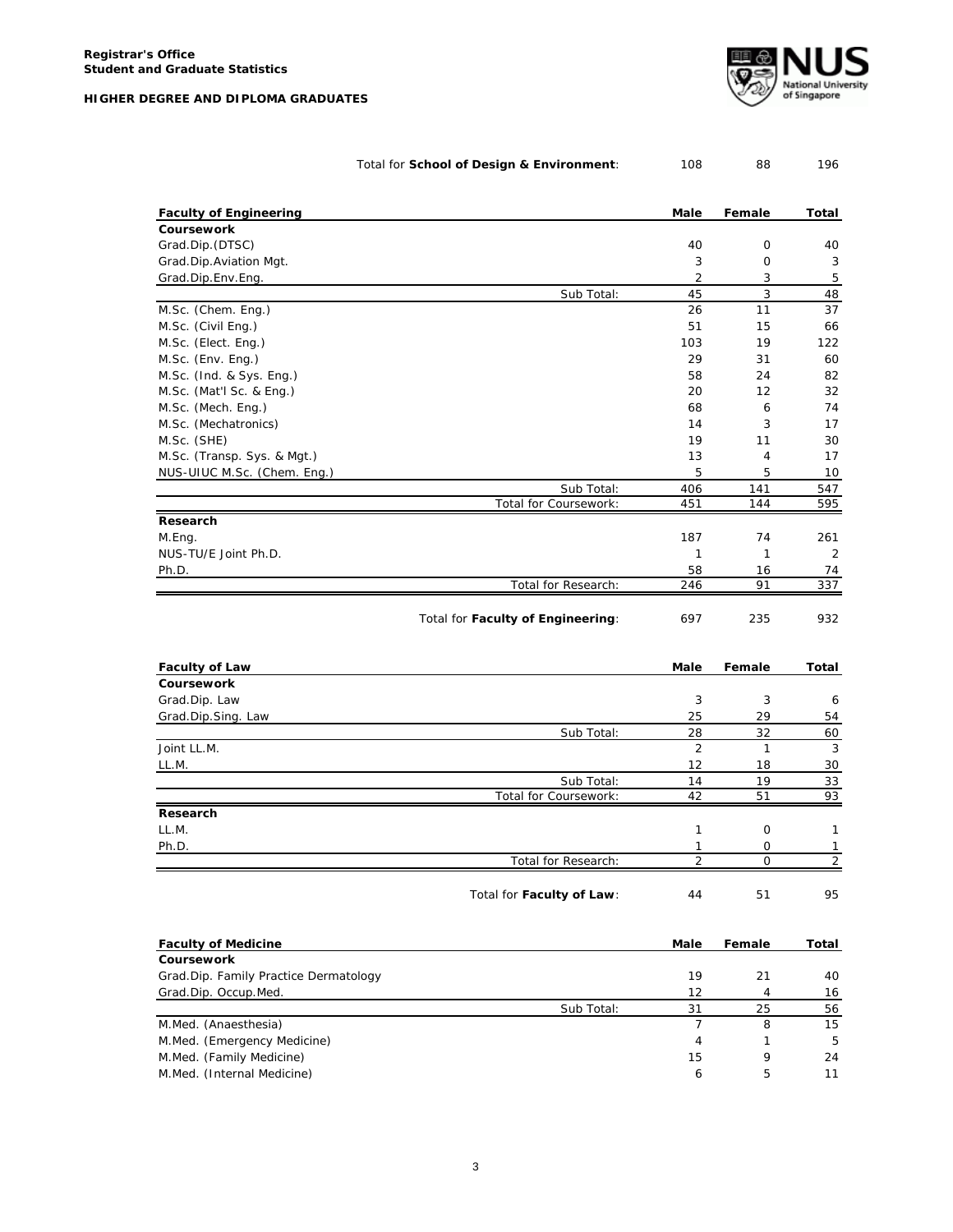

| M.Med. (OM)                    | 0              | 1              | $\mathbf{1}$   |
|--------------------------------|----------------|----------------|----------------|
|                                | $\overline{2}$ | 1              | 3              |
| M.Med. (Ophthalmology)         | 2              | $\Omega$       | 2              |
| M.Med. (Orthopaedic Surgery)   | 12             | 0              | 12             |
| M.Med. (Otorhinolaryngology)   | $\overline{2}$ | 0              | $\overline{2}$ |
| M.Med. (PH)                    | 5              | 3              | 8              |
| M.Med. (Psychiatry)            | 2              | 1              | 3              |
| M.Med. (Surgery)               | 25             | $\overline{7}$ | 32             |
| Sub Total:                     | 82             | 36             | 118            |
| Total for Coursework:          | 113            | 61             | 174            |
| Research                       |                |                |                |
| M.D.                           | 2              | 1              | 3              |
| M.Sc.                          | 9              | 22             | 31             |
| M.Sc. (Clinical Science)       | 7              | 11             | 18             |
| Ph.D.                          | 9              | 9              | 18             |
| Total for Research:            | 27             | 43             | 70             |
|                                |                |                |                |
| Total for Faculty of Medicine: | 140            | 104            | 244            |
| <b>Faculty of Science</b>      | Male           | Female         | Total          |
| Coursework                     |                |                |                |
| Grad.Dip. Analytical Chemistry | 6              | 10             | 16             |
| Grad.Dip.Math                  | 4              | 3              | $\overline{7}$ |
| Sub Total:                     | 10             | 13             | 23             |
| M.Pharm. (Clinical Pharmacy)   | $\mathbf 0$    | $\mathbf{1}$   | $\mathbf{1}$   |
| M.Sc. (Financial Engineering)  | 16             | 10             | 26             |
|                                | $\overline{2}$ |                |                |
| M.Sc. (Mathematics)            |                | 1              | 3              |
| M.Sc. (Physics)                | 2              | $\overline{2}$ | 4              |
| M.Sc. (Statistics)             | 15             | 10             | 25             |
| Sub Total:                     | 35             | 24             | 59             |
| Total for Coursework:          | 45             | 37             | 82             |
| Research                       |                |                |                |
| M.Sc.                          | 40             | 34             | 74             |
| M.Sc. (Pharm.)                 | 3              | 3              | 6              |
| Ph.D.                          | 51             | 16             | 67             |
| Total for Research:            | 94             | 53             | 147            |

| <b>INSTITUTES/CENTRES</b>                                |          |        | 2002/2003 |
|----------------------------------------------------------|----------|--------|-----------|
| Institute of Materials Research & Engineering            | Male     | Female | Total     |
| Research                                                 |          |        |           |
| M.Sc.                                                    | $\Omega$ |        |           |
| Ph.D.                                                    |          | Ω      |           |
| Total for Research:                                      |          |        |           |
| Total for Institute of Materials Research & Engineering: |          |        | 2         |
| Institute of Molecular & Cell Biology                    | Male     | Female | Total     |

| <b>INSTRUCT OF MOTECULAR &amp; CEIL DIVIOUS</b> |                     | ware | סוווטוס | . vuu |
|-------------------------------------------------|---------------------|------|---------|-------|
| Research                                        |                     |      |         |       |
| Ph.D.                                           |                     |      |         | 1 15  |
|                                                 | Total for Research: |      |         | 15    |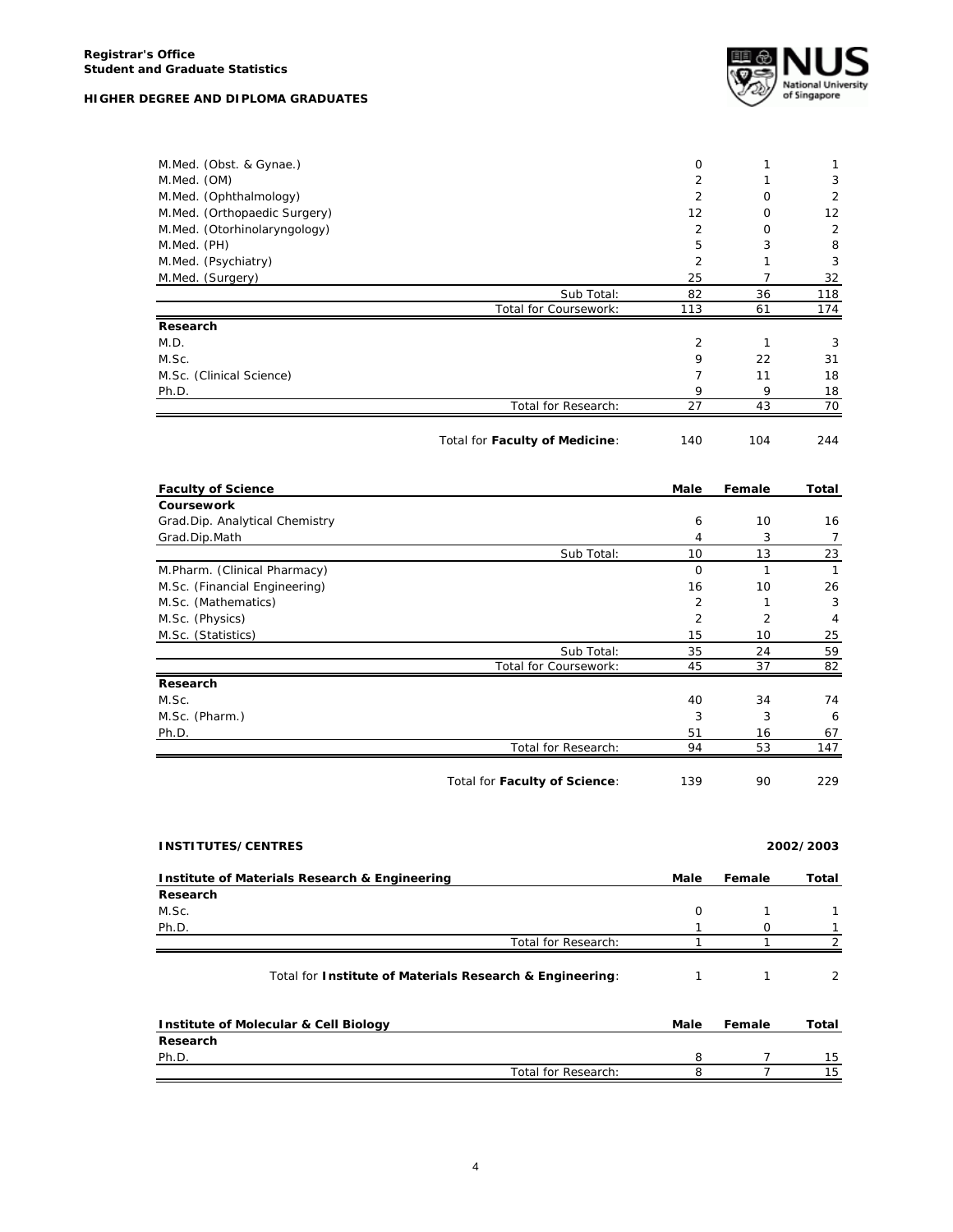

| Total for Institute of Molecular & Cell Biology:   | 8              | $\overline{7}$ | 15             |
|----------------------------------------------------|----------------|----------------|----------------|
| <b>Institute of Molecular Agrobiology</b>          | Male           | Female         | Total          |
| Research                                           |                |                |                |
| Ph.D.                                              | 1              | 0              | 1              |
| Total for Research:                                | $\mathbf{1}$   | $\mathbf 0$    | 1              |
| Total for Institute of Molecular Agrobiology:      | 1              | 0              | 1              |
| <b>Institute of Systems Science</b>                | Male           | Female         | Total          |
| Coursework                                         |                |                |                |
| Grad.Dip. (Knowledge Eng.)                         | 4              | $\mathbf{1}$   | 5              |
| Grad.Dip. (Software Eng.)                          | $\mathbf{1}$   | $\mathbf{1}$   | $\overline{2}$ |
| Sub Total:                                         | 5              | 2              | $\overline{7}$ |
| M.Tech. (Knowledge Eng.)                           | 27             | 8              | 35             |
| M.Tech. (Software Eng.)                            | 83             | 34             | 117            |
| Sub Total:                                         | 110            | 42             | 152            |
| Total for Coursework:                              | 115            | 44             | 159            |
| Total for Institute of Systems Science:            | 115            | 44             | 159            |
| Laboratories for Information Technology            | Male           | Female         | Total          |
| Research                                           |                |                |                |
| M.Sc.                                              | 4              | 0              | 4              |
| Total for Research:                                | $\overline{4}$ | $\Omega$       | 4              |
| Total for Laboratories for Information Technology: | 4              | $\mathbf 0$    | 4              |
| <b>National University Medical Institutes</b>      | Male           | Female         | Total          |
| Research                                           |                |                |                |
| M.Sc.                                              | 1              | 1              | 2              |
| Ph.D.                                              | 1              | 0              | 1              |
| Total for Research:                                | 2              | $\mathbf{1}$   | 3              |
| Total for National University Medical Institutes:  | 2              | $\mathbf{1}$   | 3              |
| <b>Regional Language Centre</b>                    | Male           | Female         | Total          |
| Coursework                                         |                |                |                |
| M.A. (Appl. Ling.)                                 | 1              | 4              | 5              |
| Total for Coursework:                              | 1              | $\overline{4}$ | $\overline{5}$ |
| Total for Regional Language Centre:                | 1              | 4              | 5              |
| Singapore-MIT Alliance                             | Male           | Female         | Total          |
| Coursework                                         |                |                |                |
| S.M. (AMM&NS)                                      | 22             | 6              | 28             |
| S.M. (CS)                                          | 29             | 4              | 33             |
| S.M. (HPCES)                                       | 25             | 10             | 35             |
| S.M. (MEBCS)                                       | 26             | 15             | 41             |
| Total for Coursework:                              | 102            | 35             | 137            |